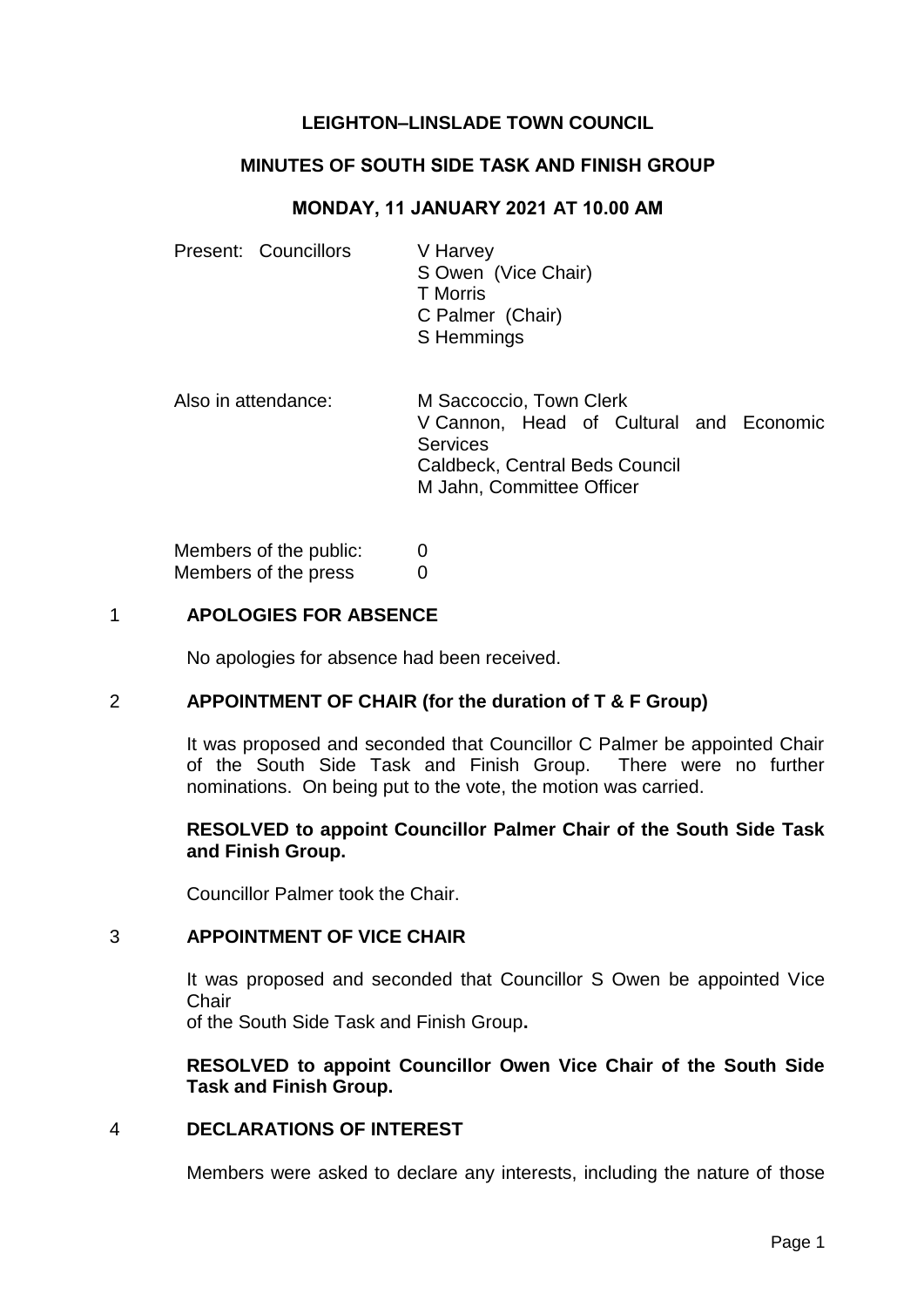interests, which they had in any of the items under consideration at this meeting.

No declarations were made.

# 5 **QUESTIONS FROM THE PUBLIC**

There were no questions from members of the public.

## 6 **NOTES TO DATE/NEXT STEPS**

Sam Caldbeck, Central Bedfordshire Council, informed the group that Stephen Mooring had now moved on and had been replaced by Ingrid Hooley as Head of the Place Delivery Team. He advised members that, as previously reported, a four step process was in place which included an internal service review, commercial market review, consultation with the various landowners and at the end of this the production of an report setting out options for progressing a development, should this be considered feasible. Commerical advisers have been appointed to support the Council in this work.

Sam Caldbeck confirmed that should development proceed, it could do so in phases with the closest areas to the High Street being focussed on first. This would include the Mayfair 500 development and various portions of land owned by the Council which aside from providing temporary parking to market traders, are not in active use. The group agreed that a multi-purpose facility, which may include creative arts or business facilities, should be looked at as a priority, in terms of helping to diversify and support the town centre economy. Concerns were raised regarding the piecemeal development of the area, however, members were assured that as any development in the southside area would be guided by the sites development brief, a phased approach as opposed to piecemeal or unco-ordinated development would be taken. The vision for the whole area would be adhered to but development would happen in phases.

A request was made for the Development Brief of 2017 to be shared with members of the group and any additions or deletions to this Brief could be noted to give more clarity to the group of the processes to be followed. Areas on the Brief included development of a day centre, relocation of care home, provision of extra car parking and the provision of a multi-functional community facility. Sam Caldbeck advised that the brief could be provided to members, however, as this document was not adopted at the time it was produced, it must be treated as confidential to avoid any confusion.

A request was made to view, virtually, an established community/multi purpose facility to give members ideas of running costs and how it was organised to the maximum benefit of residents and local businesses/organisations. The Rufus Centre in Flitwick was mentioned as a possible virtual visit or the Chippenham Town Council Arts Facility.